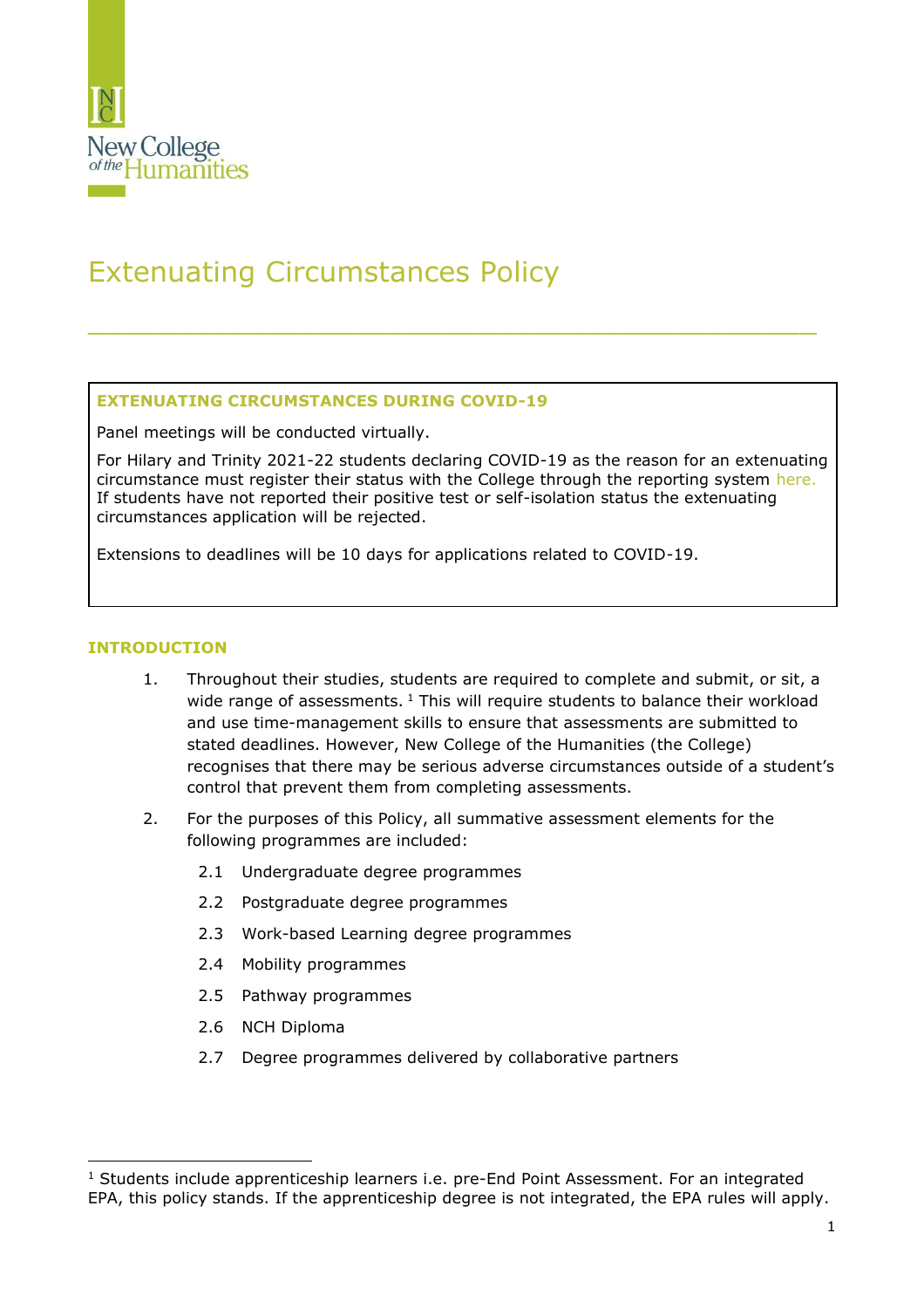#### **DEFINITION**

3. The College defines Extenuating Circumstances as:

"serious or significant circumstances which are unforeseen and beyond a student's control and could significantly impair their academic performance in one or more assessed activities, possibly over a short period of time."<sup>2</sup>

- 4. The aim of the Extenuating Circumstances (EC) Policy is to:
	- 4.1 Make clear the serious adverse factors that the College will consider as Extenuating Circumstances and the process to be followed for submission.
	- 4.2 Ensure fair and equal treatment of all students when considering Extenuating Circumstances.

 $\overline{\phantom{a}}$  , and the state of the state of the state of the state of the state of the state of the state of the state of the state of the state of the state of the state of the state of the state of the state of the stat

- 5. The College can only accommodate requests for extensions to deadlines for written assignments. Oral presentations, where possible, are assessed as soon as possible within the sitting but may be deferred to the next sitting. Examinations are deferred to the next sitting.
- 6. Students are encouraged to seek support from the [Student Wellbeing Coordinator](mailto:studentsupport@nchlondon.ac.uk) (SWC) and carefully consider whether it is in their best health and academic interests to submit an EC application. Learners on work based learning programmes should seek support from the [Business Relations Manager](mailto:edge@nchlondon.ac.uk) (BRM) in the EDGE Team in the first instance.
- 7. Students who encounter circumstances that adversely affect their attendance or tuition for a period in excess of 28 days should discuss this with [Student Support](mailto:studentsupport@nchlondon.ac.uk)  [and Development](mailto:studentsupport@nchlondon.ac.uk) (SSD). It may be in the student's interests to suspend their studies, or to consider an alternative mode of study, until such time as they have been able to resolve the circumstances in question.
- 8. Students with permanent or long-term conditions that impact their ability to study must be assessed by SSD in liaison with the student's Head of Faculty/Programme Director, and an agreed support plan will be put in place. Such students will not be eligible for Extenuating Circumstances as a result of their condition, unless they suffer an acute episode which may then fall under the criteria for Extenuating Circumstances.
- 9. The [Student Welfare Policy](https://www.nchlondon.ac.uk/about-us/academic-handbook/nch-policies-and-procedures/nch-general/) covers longer-term matters which impact on a student's learning experience.

# **THE 'FIT TO STUDY' PRINCIPLE**

- 10. The College operates a 'fit to study' approach to Extenuating Circumstances. This means that all students who submit an assessment are, by doing so, declaring themselves fit to be assessed. The student will determine if:
	- 10.1 They are 'fit to study' and undertake the assessment; no Extenuating Circumstances application will be accepted under the Extenuating Circumstances Policy, unless an unforeseen personal circumstance occurs during an examination.
	- 10.2 They have experienced an extenuating circumstance but will be 'fit to study' with additional time; an assessment can then be submitted with a

<sup>2</sup> [Office of the Independent Adjudicator](https://www.oiahe.org.uk/information/glossary/#mitcircs)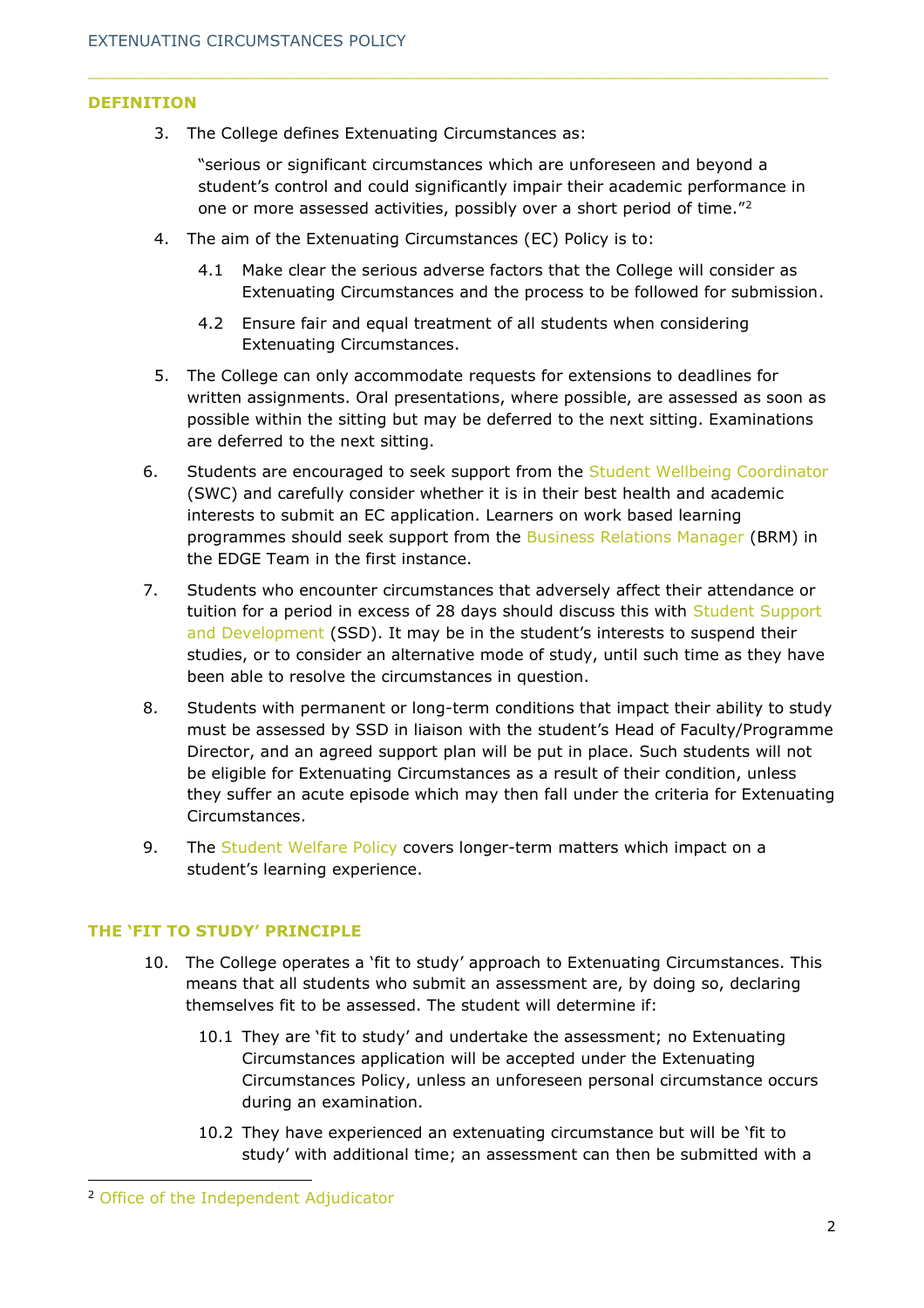claim made under the Extenuating Circumstances Policy for an extension to the submission deadline date of seven days.

10.3 They are not 'fit to study' even with an extension; no assessment is submitted and a claim is made under the Extenuating Circumstances Policy.

 $\overline{\phantom{a}}$  , and the state of the state of the state of the state of the state of the state of the state of the state of the state of the state of the state of the state of the state of the state of the state of the stat

11. A student might find themselves in a position where they were not well enough to determine whether to submit an assessment element or make an EC application. In cases such as this, students should claim through the appeals procedure, providing evidence to support their claim.

#### **SELF-CERTIFICATION EXTENUATING CIRCUMSTANCE APPLICATIONS**

- 12. Students are not restricted to the number of extenuating circumstances applications throughout their period of study at the College.
- 13. Each student is permitted ONE extenuating circumstance application per academic year where they are able to self-certify their application and, therefore, are not required to submit evidence to support their application.
- 14. Students should note that they MUST submit an application form and tick the 'selfcertified' box when they are using this option. The extenuating circumstances criteria must still be met  $(ANNEX A)$ . Once a student has used their single selfcertified application allowance for that academic year, they will not be entitled to any more self-certified extenuating circumstances that year.
- 15. The self-certified allowance will reset the following academic year and it is not reliant on the student progressing to the next level of study.

#### **MAKING AN APPLICATION**

- 16. Students should submit an EC application to the [Academic Services Coordinator](mailto:registry@nchlondon.ac.uk) (ASC) or [Operations Quality Manager](mailto:edge@nchlondon.ac.uk) (OQM) (for work related learning) within the 28 days preceding the submission deadline or exam date indicating their preference for either a deferred assessment element or an extension.
	- 16.1. Deferred assessment element: a deferral is when the student is permitted to take the assessment at the next available opportunity without any additional penalty, such as a capped final mark. The next opportunity is usually during the retake period where students who have deferred their first attempt at the assessment will take it as a first attempt and not as a referred assessment retake.
	- 16.2. Extension: an extension is when a student is permitted to submit their assessment (written assignment) normally seven days after the published deadline. This is the new deadline for submission. Any lateness of this submission will be subject to the Late Submission Penalties as defined in the Assessment Regulations for Taught Awards.
- 17. Retrospective application: Where students are unable to submit their EC application before the submission deadline or examination date, they are permitted to submit an EC application with additional supporting evidence indicating why they were unable to submit before the deadline. This will be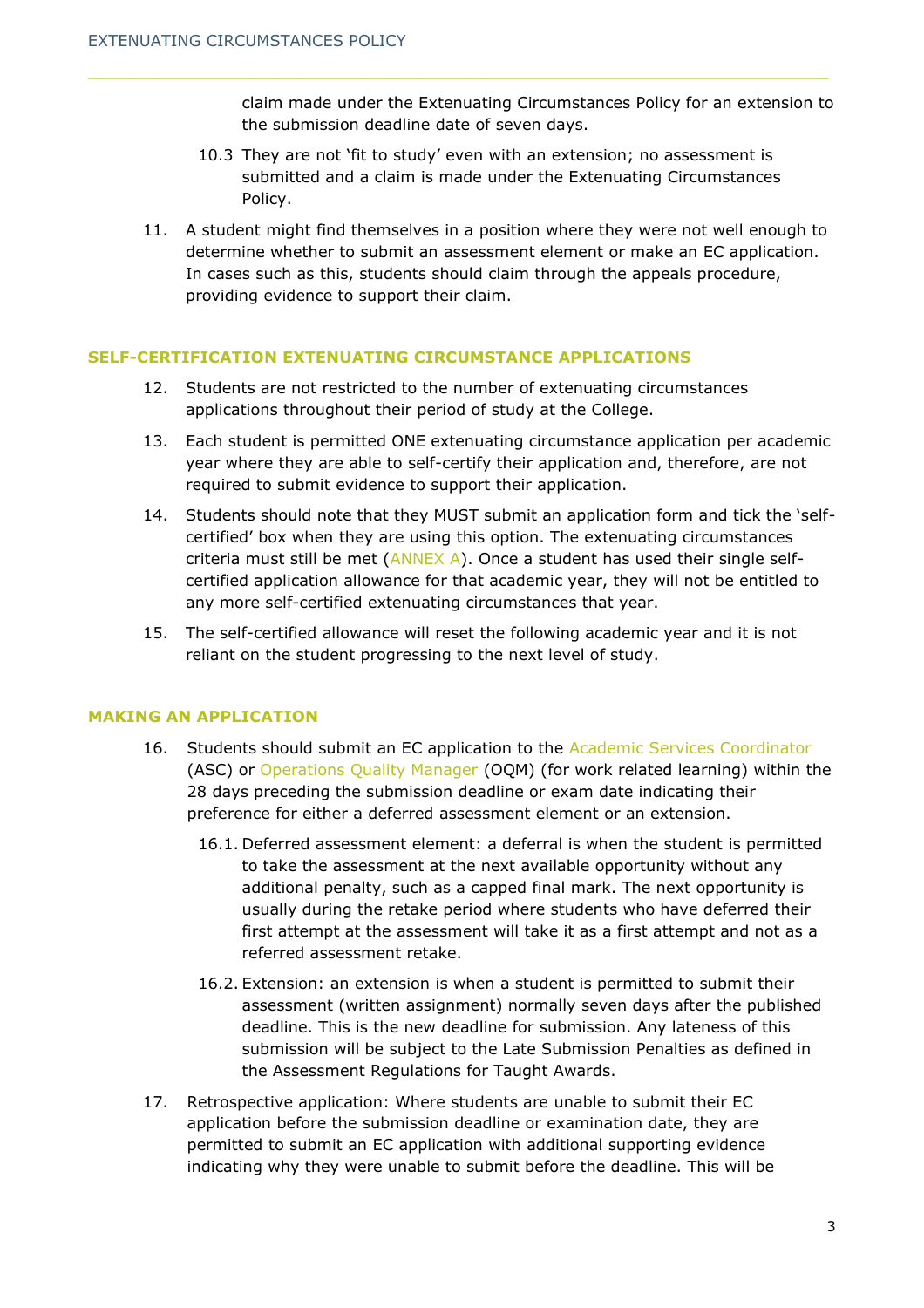classed as a retrospective application and must be submitted no later than seven days after the date of the submission deadline or examination date.

 $\overline{\phantom{a}}$  , and the state of the state of the state of the state of the state of the state of the state of the state of the state of the state of the state of the state of the state of the state of the state of the stat

#### **INELIGIBLE EXTENUATING CIRCUMSTANCES**

- 18. Applications must be made within the 28 days preceding the submission deadline or examination. Applications made more than 28 days in advance of the submission deadline or examination will not be accepted.
- 19. Extenuating Circumstances do not encompass normal life challenges that individuals are expected to deal with routinely. The following incidences will not be considered as valid for submission under this Policy:
	- 19.1 The downtime of College computer networks (except for extended periods of time) and problems with personal IT equipment.
	- 19.2 Loss of computer data (such data should be backed-up) or not having the correct software installed on device
	- 19.3 Poor work practices, e.g. unintentional submission of incorrect assessments.
	- 19.4 Accommodation and travel problems.
	- 19.5 Personal/part-time job commitments<sup>3</sup>.
	- 19.6 Personal holidays.
	- 19.7 Peaks in assessment work demands.
	- 19.8 Religious festivals: these are known in advance and students should build in any associated commitments to their assessment planning for all assessments except examinations.
	- 19.9 Financial difficulties.
	- 19.10 Complaints against staff or in relation to programme delivery. These are managed through the College's Complaint Procedure for Students.
	- 19.11 Students should plan their work so that they can accommodate the disruption of minor illness.
- 20. An EC application cannot be *normally* made for an assessment element that has already received an approved deferral or extension through the EC policy, unless there is a new significant unforeseen circumstance.

# **EVIDENCE**

- 21. A claim for Extenuating Circumstances must meet the College's published criteria and be accompanied by valid evidence (with the exception of self-certified applications), showing the impact of the circumstances on the student's ability to sit or complete a particular assessment (as stated in [ANNEX A\)](#page-10-0).
- 22. Students are encouraged to speak to the SWC/BRM for advice on whether their circumstances meet the stated criteria and on how to make an effective

<sup>&</sup>lt;sup>3</sup> Unforeseen circumstances relating to work commitments for Learners on work-based learning degree apprenticeship programmes are eligible criteria for extenuating circumstances.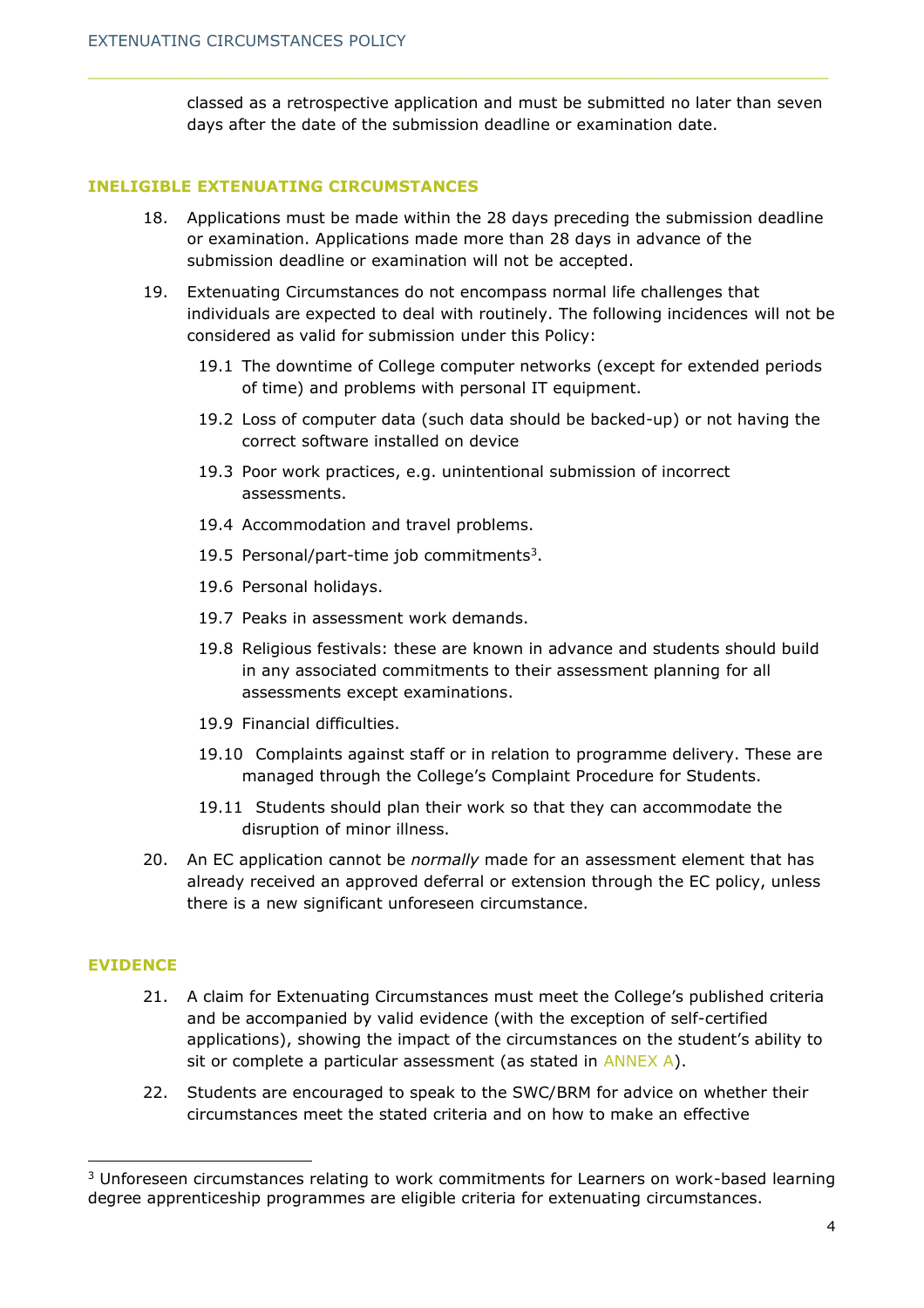application. Supporting evidence should refer directly to how the Extenuating Circumstances affected the student's ability to complete or sit assessments.

23. A statement from a parent/guardian/spouse/partner will not be accepted as evidence without additional, independent documentary confirmation.

 $\overline{\phantom{a}}$  , and the state of the state of the state of the state of the state of the state of the state of the state of the state of the state of the state of the state of the state of the state of the state of the stat

- 24. Where a student has been receiving regular, ongoing support from SSD for a long-term mental health or medical condition and the student cannot obtain a doctor's appointment in good time, a statement can be obtained from SSD, confirming the student's engagement with support measures and resources, for an occurrence of an acute episode of their condition. This SSD statement will be considered acceptable evidence for the purposes of an EC application.
- 25. The student must present all evidence in English. Where, for example, an overseas student is taken ill in their home country and corroborating evidence is provided in the language of that country, then it should be accompanied by a translation, certified officially as being correct e.g. by a Public Notary or by a member of staff who is fluent in that language.
- 26. It is the responsibility of the student to ensure that all supporting evidence is submitted with the application form, otherwise the application will not be reviewed by the Extenuating Circumstances Panel (ECP) and can be rejected.

# **APPLICATION PROCEDURE**

- 27. Students should submit an Extenuating Circumstances Application Form<sup>4</sup> and evidence to the ASC or OQM.
- 28. Extenuating Circumstances applications must be completed fully, including the student's preference for a deferred assessment element or an extension (see paragraphs 16.1 and 16.2 for definitions).
- 29. Where students are unable to submit their application and evidence before the submission deadline or examination date they must indicate clearly on the application why they were unable to do so. This will be classed as a retrospective application and will be expected to be submitted within seven days of the submission deadline or examination, unless there is a significant unforeseen circumstance.
- 30. All applications will be considered by the Extenuating Circumstances Panel (ECP) at the first available meeting.

# **EXTENUATING CIRCUMSTANCES PANEL**

- 31. The ECP has delegated authority from the Progression and Award Board (PAB/PAB (WRL)) and ultimately from Academic Board to determine the outcome to award a deferral or an extension for all summative course assessment elements. The decisions of an ECP are reported to the relevant PAB/PAB (WRL).
- 32. The ECP will meet on a weekly basis with the option to add additional meetings as required.
- 33. The ASC will convene the ECP meetings.

<sup>4</sup> [https://www.nchlondon.ac.uk/about-us/nch-academic-handbook/](https://www.nchlondon.ac.uk/about-us/nch-academic-handbook/*)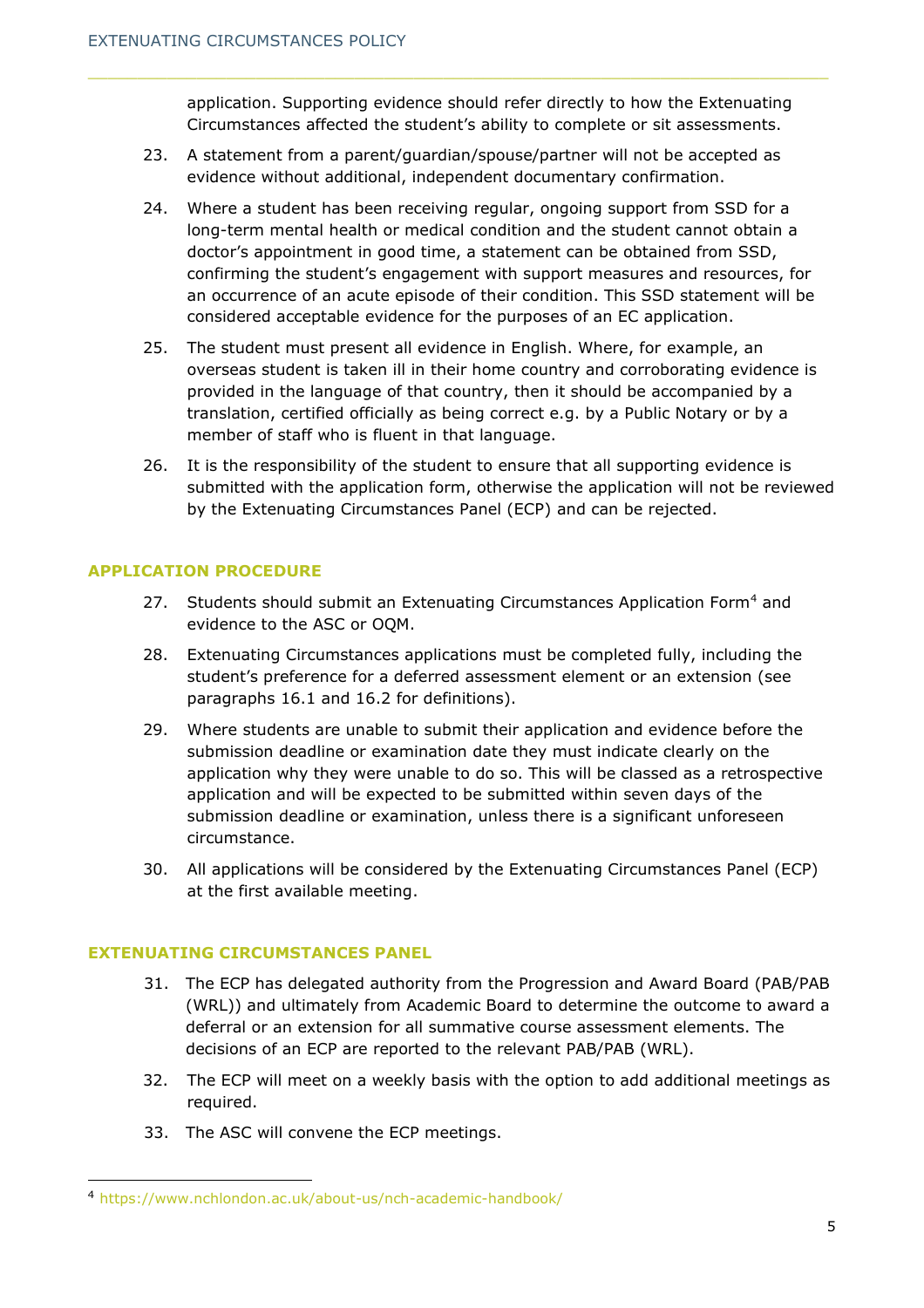- 34. The ECP members will consist of:
	- 34.1 Registrar [Chair].
	- 34.2 Assistant Registrar (AR) [Secretary].
	- 34.3 One member of faculty from the Extenuating Circumstances standing ECP.
	- 34.4 For work-based learner EC applications, the Assistant Vice President for Digital Innovation & Enterprise Learning, or nominee.

 $\overline{\phantom{a}}$  , and the state of the state of the state of the state of the state of the state of the state of the state of the state of the state of the state of the state of the state of the state of the state of the stat

- 34.5 For Collaborative Partner EC applications, a member of the collaborative partner programme team.
- 35. The ECP members must be:
	- 35.1 Independent of any Faculty of the student.
	- 35.2 Free of any bias or any reasonable perception of bias.
- 36. The SWC/BRM will be present during the ECP, to provide additional context to the EC application. The SWC/BRM will NOT be involved with the decision-making aspect of the ECP.
- 37. An ECP will be quorate provided the Chair and the faculty member are in attendance. For work-based learner applications, the Assistant Vice President for Digital Innovation and Enterprise, or nominee, will be present. For Collaborative Partner EC applications, a member of the collaborative partner programme will be present.
- 38. The Chair may use discretion to hold meetings by virtual means (for e.g. via Zoom) where appropriate, ensuring that the ECP is able to make thorough and reasonable decisions.
- 39. Registry will provide regulatory guidance to ECP on the discharge of their functions. The ECP will not make a judgment on the extent to which a particular set of circumstances has impacted on an individual student's performance. Therefore, in considering submissions, ECP decisions will be influenced solely by:
	- 39.1 Whether the circumstances align with [ANNEX A.](#page-10-0)
	- 39.2 The adequacy of the documentary evidence provided and whether it aligns with the requirements of [ANNEX A.](#page-10-0)

# **CONFIDENTIALITY**

- 40. The ASC/OQM will prepare the application form and supporting evidence, ensuring that all personal information that could identify the student is redacted.
- 41. The ACS/OQM will ensure that applications and evidence are securely shared with sitting ECP members only and in advance of the meeting.
- 42. The College reserves the right to escalate concerns in line with their duty of care see [Student Confidentiality Statement.](https://www.nchlondon.ac.uk/about-us/academic-handbook/nch-policies-and-procedures/nch-general/)

# **DELEGATION OF AUTHORITY**

43. ECPs may exceptionally need to take action outside scheduled meetings. In such cases, the ECP may delegate responsibility to the Chair of the Panel. The Chair's Actions will be recorded and reported to the next meeting of the ECP.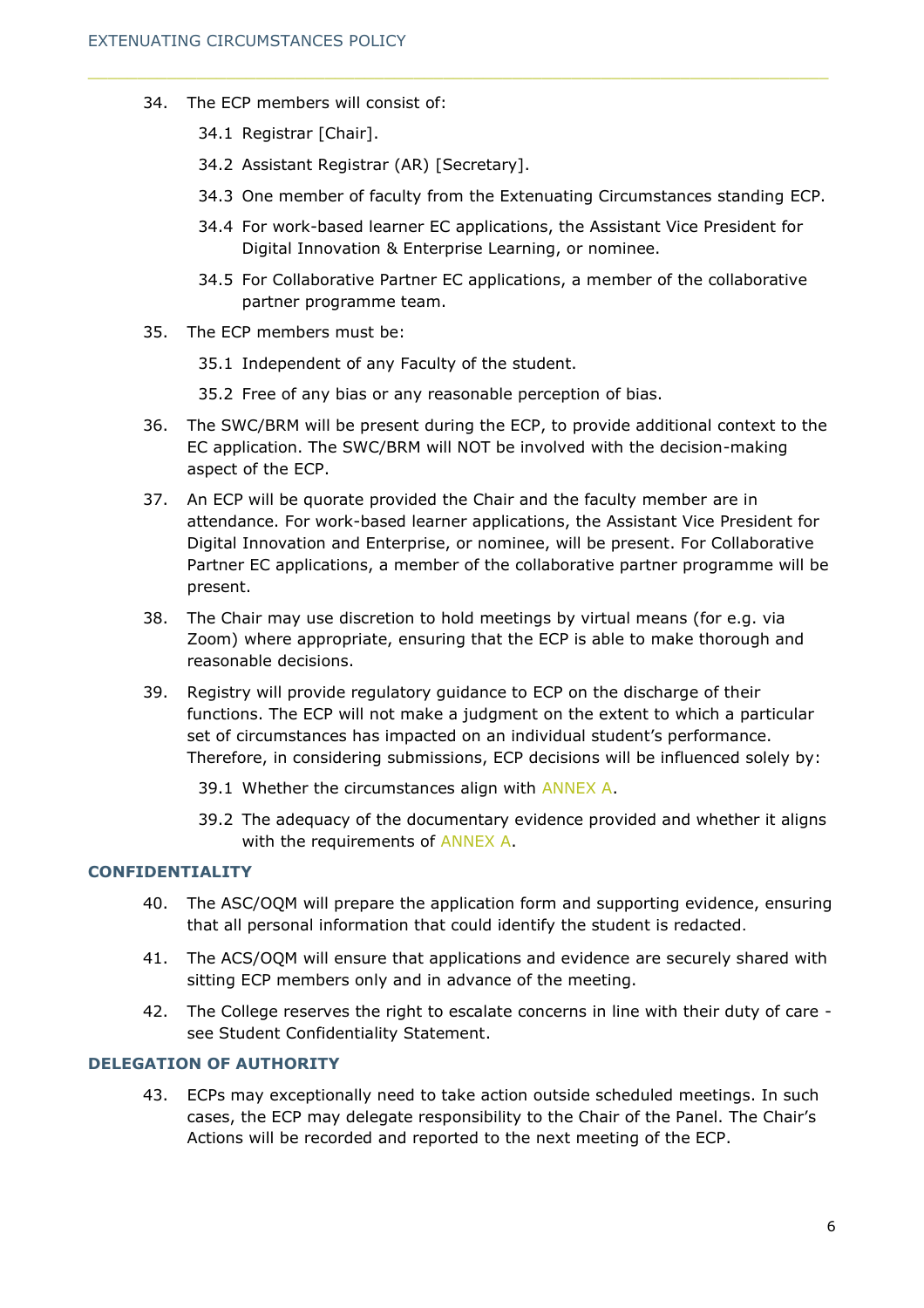#### **EXTENUATING CIRCUMSTANCES PANEL OUTCOMES**

44. The ECP's decision will be entirely based on the evidence provided by the student. An ECP cannot endorse Extenuating Circumstances where no evidence has been submitted. Decision on an outcome can be 'pending' where exceptional events mean delay in obtaining evidence e.g. death of a family member.

 $\overline{\phantom{a}}$  , and the state of the state of the state of the state of the state of the state of the state of the state of the state of the state of the state of the state of the state of the state of the state of the stat

- 45. Where they deem it necessary, the ECP may exceptionally require the student to submit further evidence. However, ECPs will not interview students as part of the decision-making process.
- 46. Where an ECP accepts the extenuating circumstances and associated evidence as valid, then the ECP will award a deferred assessment or an extension (see paragraph 16).
- 47. Where an ECP does not accept that the extenuating circumstances and/or associated evidence are valid, then the ECP will not award a deferred assessment or an extension and the assessment and course outcome will be determined in accordance with the Assessment Regulations for Taught Awards.
- 48. When a student has submitted an application for three or more assessments, they will be automatically referred to SSD for a review of support or guidance.
- 49. The ACS/OQM will complete the EC Panel Outcome Form and inform the student of the outcome. For collaborative partner students, the OQM will inform the collaborative partner programme team of the outcome, who in turn will inform their student of the outcome.
- 50. The decision of the ECP will be conveyed to each student within three days of the ECP held to consider the EC application, and they will be informed about the appeal procedure.
- 51. If the application is approved by the ECP, the student will be given the full mark awarded for the assessment, unless the claim was for a referred assessment in which case the mark will still be capped at 40% (UG) or 50% (PG).
- 52. If the request is not approved and the submission deadline is missed, the Late Penalties Policy will be implemented (see [Assessment Regulations for Taught](https://www.nchlondon.ac.uk/wp-content/uploads/2021/06/3.2-Assessment-Regulations-for-Taught-Awards.pdf)  [Awards\)](https://www.nchlondon.ac.uk/wp-content/uploads/2021/06/3.2-Assessment-Regulations-for-Taught-Awards.pdf).
- 53. Students who do not submit their written assignment within seven days, and have no approved extenuating circumstances, are deemed to have failed that assessment element and the mark recorded will be 0%.
- 54. If a student requests an extension retrospectively, the new submission deadline will be set from the date the EC application was reviewed by the ECP.

# **STUDENT APPEALS AGAINST THE DECISION OF AN EXTENUATING CIRCUMSTANCES PANEL**

- 55. Students are expected to submit an appeal in a responsible manner. Where the College receives a frivolous or vexatious appeal, the matter will be referred under the Student Code of Conduct and Disciplinary Procedures.
- 56. Students may seek support from SSD when writing an appeal. An appeal can only be lodged by the student and cannot be made by a third party, other than in circumstances where, at the time allowed for the appeal to be lodged, the student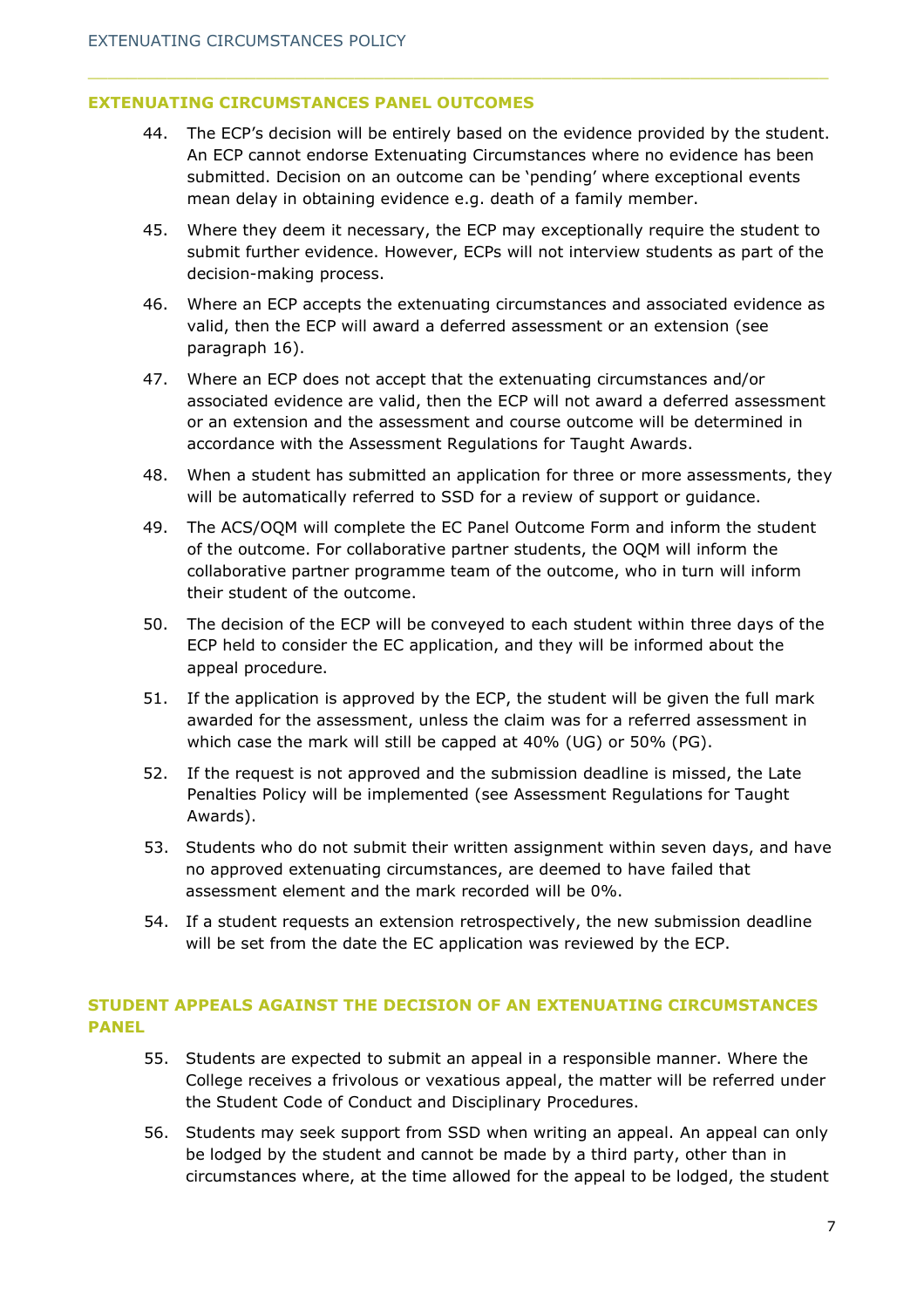is suffering from such physical or mental incapacity as to prevent the student acting for themselves.

 $\overline{\phantom{a}}$  , and the state of the state of the state of the state of the state of the state of the state of the state of the state of the state of the state of the state of the state of the state of the state of the stat

#### **PROCEDURE**

- 57. A student may make an appeal against a decision of the ECP by completing a Student Appeal Form and submitting it together with supporting evidence to the Registrar, within 14 days of the outcome of the ECP being conveyed to the student, where:
	- 57.1 Processes were not conducted in accordance with current approved policies and procedures or other irregularity concerned with the EC process.
	- 57.2 New, relevant, written extenuating circumstances are presented, supported by appropriate evidence, that for good reason were not originally made available to the ECP, and therefore were not considered at the time of the decision of the ECP.
	- 57.3 There is evidence of bias.
- 58. The standard of proof in appeals is on the 'balance of probabilities' rather than 'beyond reasonable doubt'.
- 59. In making an appeal the burden of proof is on the student to show that one of the matters listed above applies.
- 60. The Registrar shall assess whether there are valid grounds for an appeal within seven days.
- 61. The Registrar, on the basis of evidence, may either:
	- 61.1 Uphold the appeal in which case the Registrar will be required to take Chair's action to amend the decision of the ECP.
	- 61.2 Refer the appeal to the Extenuating Circumstances Appeal Board (ECAB) which will normally take place within seven days
	- 61.3 Inform the student that there are no grounds for an appeal and therefore this marks the end of the College's internal procedures and will be issued a COP letter. The letter will draw the student's attention to the Office of the Independent Adjudicator, to whom any final appeal can be made.

# **EXTENUATING CIRCUMSTANCES APPEAL BOARD (ECAB)**

- 62. The Registrar will convene a meeting of the ECAB to take place.
- 63. The composition of the ECAB will be:
	- 63.1 Head of Faculty (Chair).
	- 63.2 One member of faculty drawn from the EC pool.
	- 63.3 One member drawn from Academic Board or the Teaching, Learning and Enhancement Committee.
	- 63.4 Head of Quality Assurance (Secretary).
- 64. All faculty members must be independent of any Faculty to which the appeal relates.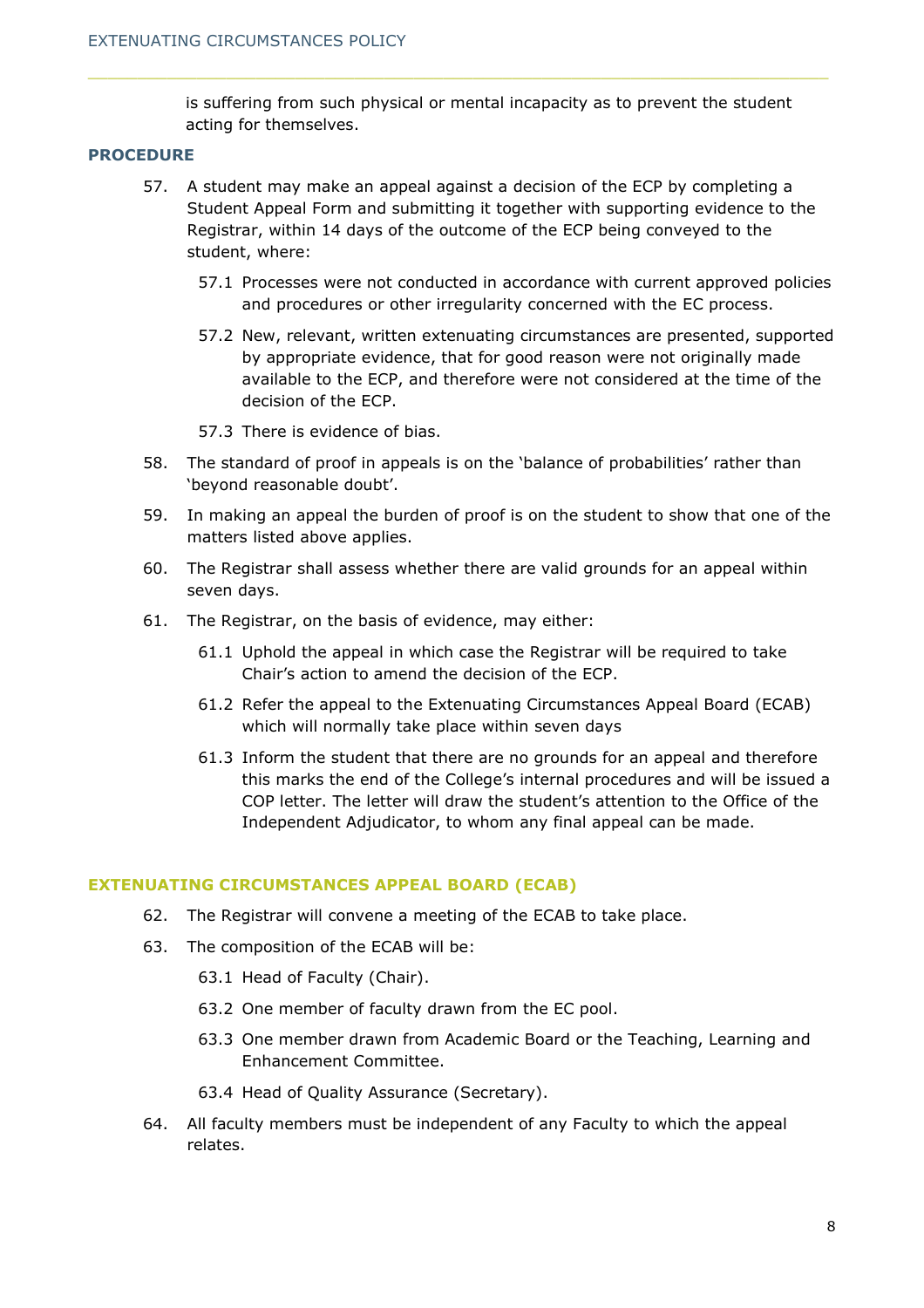65. The ECAB considerations will be limited to the grounds stated in the appeal and should not take the form of a rehearing. The ECAB will be provided with the Appeal Form and evidence.

 $\overline{\phantom{a}}$  , and the state of the state of the state of the state of the state of the state of the state of the state of the state of the state of the state of the state of the state of the state of the state of the stat

- 66. The ECAB will:
	- 66.1 Review the decision made at the ECP and will decide to:
		- 66.1.1 Overturn the original decision and substitute such other remedy as it considers appropriate, in which case the Chair of the relevant ECP will be required to take Chair's action to amend the decision of the ECP.
		- 66.1.2 Reject the appeal, in which case the original decision will stand.
- 67. The Secretary of the ECAB shall notify the student of the decision within seven days.
- 68. The decision of the ECAB is final and no further appeal to the College may be permitted. The Registrar will notify the student that the internal appeals procedures have been completed and will issue a COP letter.

#### **OFFICE OF THE INDEPENDENT ADJUDICATOR**

- 69. At the end of the procedure, the complainant will receive a Completion of Procedures letter. At this point if the student remains dissatisfied, they have the right to refer the decision to the OIA, within 12 months of the date of the Completion of Procedures letter. Details are available [here.](http://www.oiahe.org.uk/making-a-complaint-to-the-oia/how-to-make-a-complaint.aspx)
- 70. The Office of the Independent Adjudicator (OIA) is an independent body set up as a result of the Higher Education Act 2004 to run a student complaints scheme. Membership of the OIA is a requirement of the Higher Education and Research Act 2017 and the Office for Students.

# **DATA PROTECTION**

71. The College will respect the confidentiality of information supplied by a student in support of an application for Extenuating Circumstances. By submitting an Extenuating Circumstances Application Form and supporting evidence, the student agrees to the College holding their personal data for the purposes of processing an Extenuating Circumstances claim. The College will hold this data in accordance with their notifications under the General Data Protection Regulation and other Data Protection Laws and the College's records retention policies.

#### **REPORTING, MONITORING, AND REVIEWING**

- 72. The Registrar/OQM will report to the Course Assessment Board (CAB/CAB (WRL)) statistical information relating to Extenuating Circumstances on an annual basis.
- 73. CAB/CAB (WRL) will monitor the data and make recommendations to Academic Board as appropriate.
- 74. Academic Board will review the policy and procedures for their effectiveness.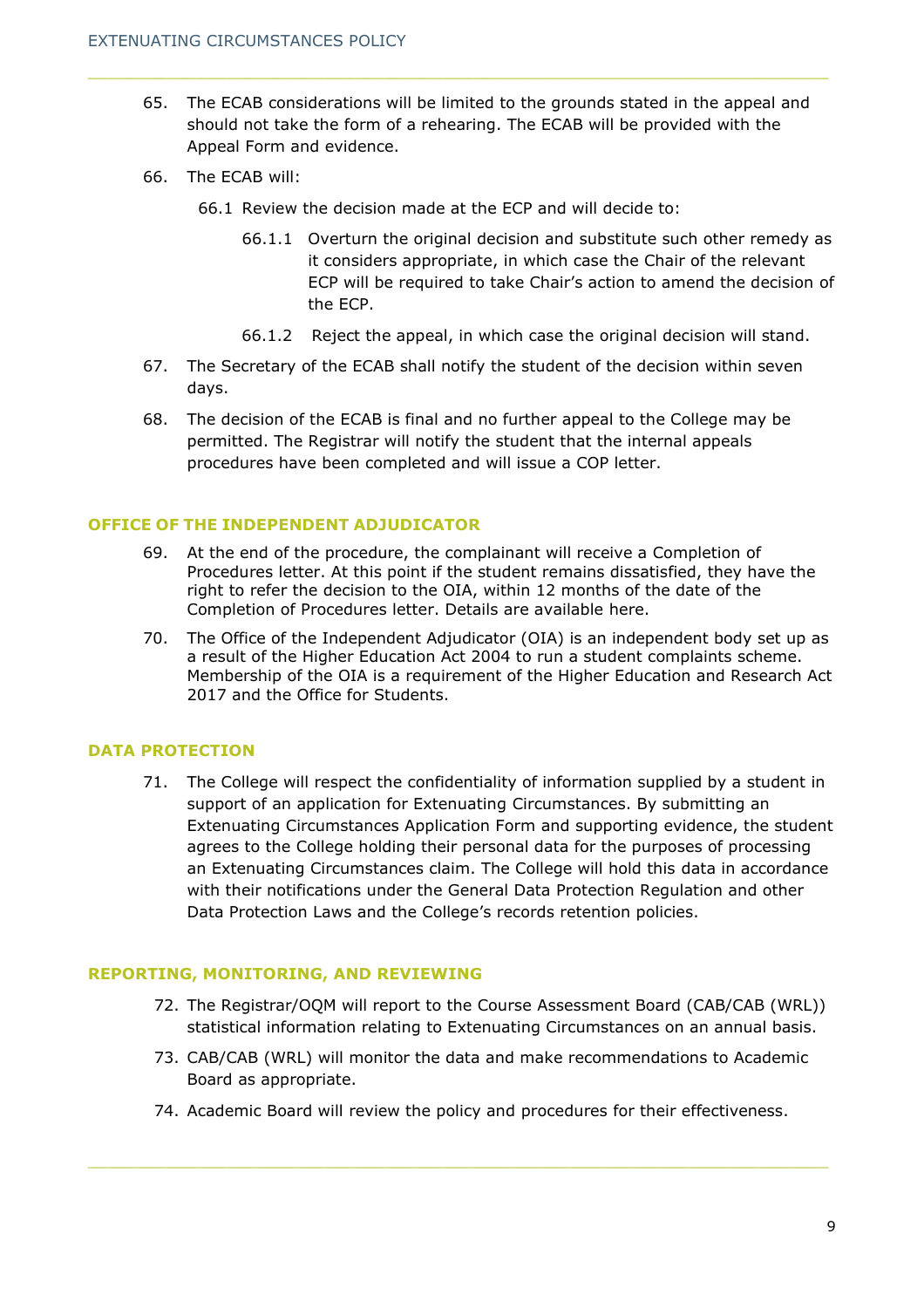| <b>Title: Extenuating Circumstances Policy</b> |                                                                                                                                                                        |                          |           |                                                                                         |                                 |  |
|------------------------------------------------|------------------------------------------------------------------------------------------------------------------------------------------------------------------------|--------------------------|-----------|-----------------------------------------------------------------------------------------|---------------------------------|--|
| <b>Approved by: Academic Board</b>             |                                                                                                                                                                        |                          |           |                                                                                         |                                 |  |
| Version<br>number                              | <b>Date</b><br>approved                                                                                                                                                | <b>Date</b><br>published | Owner     | Location                                                                                | Proposed<br>next review<br>date |  |
| 4.0                                            | January<br>2022                                                                                                                                                        | January<br>2022          | Registrar | Academic<br>Handbook/policies<br>and procedures/<br>academic policies and<br>procedures | April 2024                      |  |
| 3.2                                            | December<br>2020                                                                                                                                                       | December<br>2020         | Registrar | Academic<br>Handbook/policies<br>and procedures/<br>academic policies and<br>procedures | April 2024                      |  |
| 3.1                                            | October<br>2020                                                                                                                                                        | October<br>2020          | Registrar | Academic<br>Handbook/policies<br>and procedures/<br>academic policies and<br>procedures | April 2024                      |  |
| 3.0                                            | September<br>2020                                                                                                                                                      | September<br>2020        | Registrar | Academic<br>Handbook/policies<br>and procedures/<br>academic policies and<br>procedures | April 2024                      |  |
|                                                |                                                                                                                                                                        |                          |           |                                                                                         |                                 |  |
| Referenced<br>documents                        | Academic Appeals Policy and Procedures; Student Welfare Policy; Complaint<br>Procedure for Students; Extenuating Circumstances Application Form;<br>Appeal Review Form |                          |           |                                                                                         |                                 |  |
| External<br>Reference<br>Point(s)              | UK Quality Code Theme: Enabling Student Achievement; Assessment; GDPR                                                                                                  |                          |           |                                                                                         |                                 |  |

 $\overline{\phantom{a}}$  , and the state of the state of the state of the state of the state of the state of the state of the state of the state of the state of the state of the state of the state of the state of the state of the stat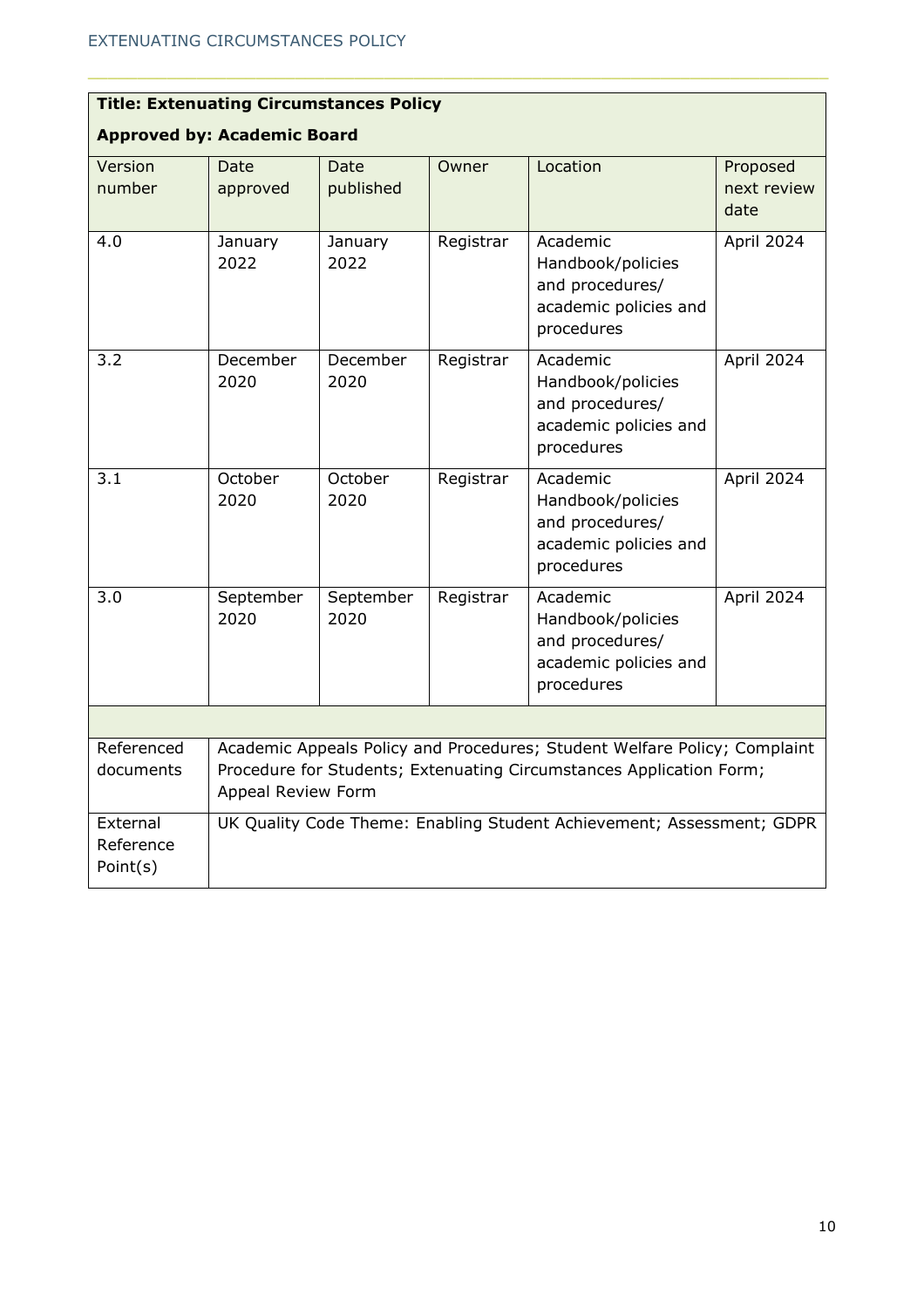| <b>Category</b><br>ref: | <b>Valid circumstance</b>                                                                                                                                                                                                                                                                                                                                                             | <b>Examples of valid</b><br>supporting evidence                                                                                                                                                                                                                                                     | Timeframes <sup>5</sup> |
|-------------------------|---------------------------------------------------------------------------------------------------------------------------------------------------------------------------------------------------------------------------------------------------------------------------------------------------------------------------------------------------------------------------------------|-----------------------------------------------------------------------------------------------------------------------------------------------------------------------------------------------------------------------------------------------------------------------------------------------------|-------------------------|
| A                       | Acute Health issue/flare up                                                                                                                                                                                                                                                                                                                                                           |                                                                                                                                                                                                                                                                                                     |                         |
|                         | A short-term illness or acute<br>episode, new diagnosis or<br>medication change for a long-<br>term condition that is likely to<br>incapacitate the student during<br>the period they might have<br>reasonably been expected to<br>spend time on preparation for<br>submission or for sitting an<br>assessment. This encompasses<br>personal injury/accident with<br>extended impact. | An independent doctor's<br>medical certificate<br>relevant to the period of<br>the claimed Extenuating<br>Circumstances and stating<br>that the student was unfit<br>to study.                                                                                                                      | Maximum of 28<br>days.  |
|                         |                                                                                                                                                                                                                                                                                                                                                                                       | A signed statement from<br>an independent doctor in<br>evidence of the<br>requirement to attend<br>hospital would also be<br>appropriate.                                                                                                                                                           |                         |
|                         |                                                                                                                                                                                                                                                                                                                                                                                       | A letter from SSD is<br>accepted as evidence of<br>the student having health<br>problem(s) and of seeking<br>advice and support from<br>College services.                                                                                                                                           |                         |
|                         |                                                                                                                                                                                                                                                                                                                                                                                       | A statement from a<br>recognised independent<br>professional relevant to<br>the period of the claimed<br>Extenuating<br>Circumstances and stating<br>that the student was unfit<br>to study.                                                                                                        |                         |
|                         |                                                                                                                                                                                                                                                                                                                                                                                       | Photograph of the injury,<br>prescription scripts or<br>prescription boxes.                                                                                                                                                                                                                         |                         |
| B                       | <b>Illness of a dependent</b>                                                                                                                                                                                                                                                                                                                                                         |                                                                                                                                                                                                                                                                                                     |                         |
|                         | Acute illness/accident affecting a<br>dependent/close relative that<br>required the constant attention<br>of the student. <sup>6</sup>                                                                                                                                                                                                                                                | An independent doctor's<br>medical certificate signed<br>to verify the illness, or<br>other medical evidence<br>signed by an appropriate<br>independent medical<br>professional, together<br>with a statement by the<br>student, explaining why<br>their personal attention<br>was necessary and no | Maximum of 28<br>days.  |

#### <span id="page-10-0"></span>**ANNEX A: EXTENUATING CIRCUMSTANCES AND VALID EVIDENCE**

 $\overline{\phantom{a}}$  , and the state of the state of the state of the state of the state of the state of the state of the state of the state of the state of the state of the state of the state of the state of the state of the stat

 $5$  The valid circumstance must have occurred within the 28 days days preceding the submission deadline or date of examination.

 $6$  A close relative is defined as someone from the student's immediate family, such as parent or sibling, or a member of the family with whom the student has lived.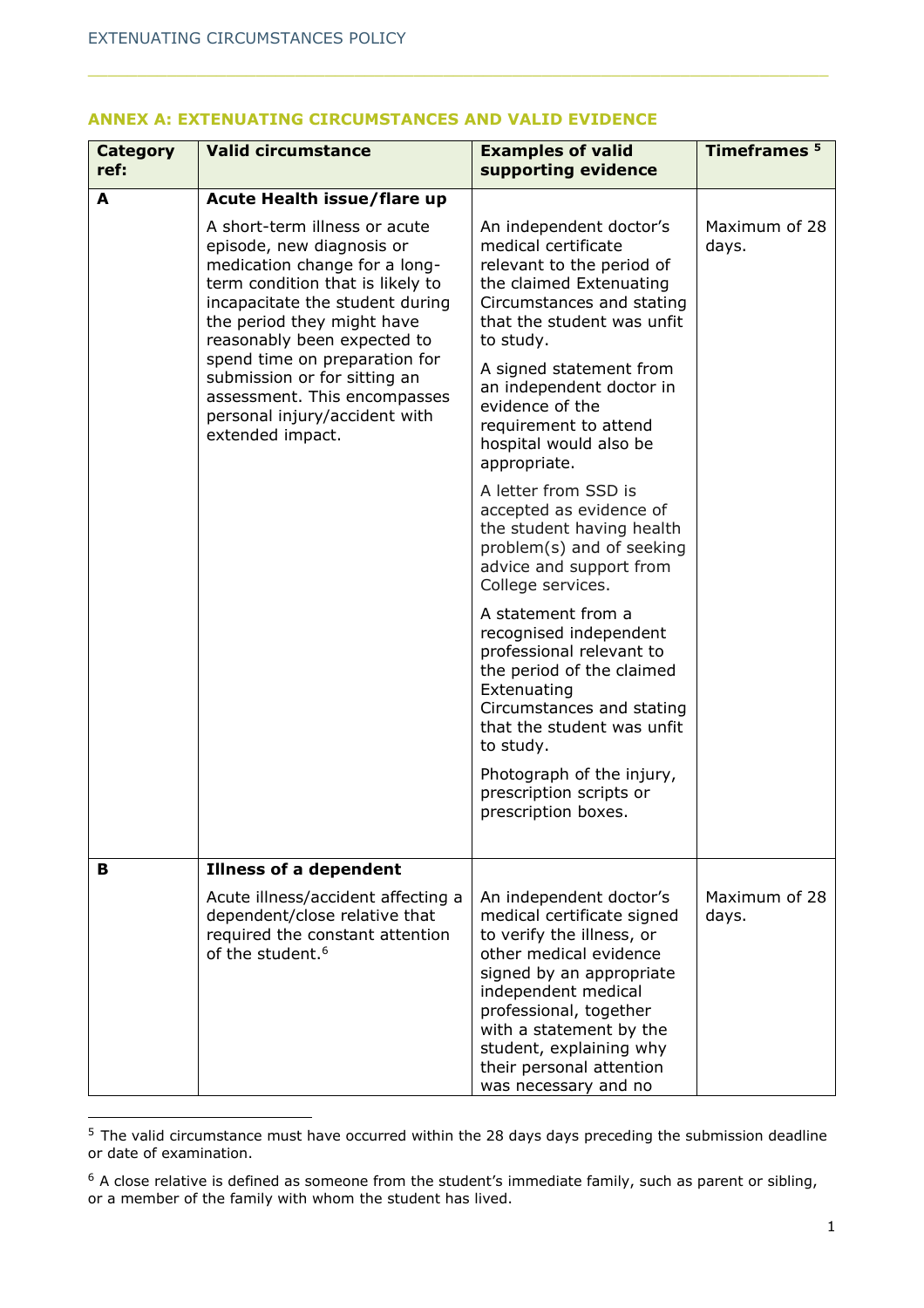|   |                                                                                                                                                                                                                                                                                                                                                                                                                                                                             | other family member<br>could be expected to<br>provide support.                                                                                                                                                                         |                                                                                                                                                                                                               |
|---|-----------------------------------------------------------------------------------------------------------------------------------------------------------------------------------------------------------------------------------------------------------------------------------------------------------------------------------------------------------------------------------------------------------------------------------------------------------------------------|-----------------------------------------------------------------------------------------------------------------------------------------------------------------------------------------------------------------------------------------|---------------------------------------------------------------------------------------------------------------------------------------------------------------------------------------------------------------|
| C | <b>Bereavement</b>                                                                                                                                                                                                                                                                                                                                                                                                                                                          |                                                                                                                                                                                                                                         |                                                                                                                                                                                                               |
|   | Death of a close relative,<br>partner, or close friend. <sup>7</sup>                                                                                                                                                                                                                                                                                                                                                                                                        | Production of a copy<br>Death Certificate,<br>Coroner's report or order<br>of service.                                                                                                                                                  | Maximum of 28<br>days.                                                                                                                                                                                        |
| D | <b>Court Attendance</b>                                                                                                                                                                                                                                                                                                                                                                                                                                                     |                                                                                                                                                                                                                                         |                                                                                                                                                                                                               |
|   | Jury Service or attendance at<br>Court or a Tribunal as a witness,<br>defendant or plaintiff, on the<br>date the assessment was due to<br>be submitted or assessment sat<br>OR impacting on the period<br>during which the student might<br>reasonably have been expected<br>to prepare for submission or<br>revise for the assessment.                                                                                                                                     | Official correspondence<br>from the Court or Tribunal<br>confirming attendance<br>requirement.                                                                                                                                          | Length of court<br>attendance<br>plus one week.                                                                                                                                                               |
| E | <b>Victim of Crime</b>                                                                                                                                                                                                                                                                                                                                                                                                                                                      |                                                                                                                                                                                                                                         |                                                                                                                                                                                                               |
|   | The student was the victim of a<br>crime that was reported to the<br>appropriate authority for<br>investigation and the nature of<br>the crime was such that it was<br>likely to have prevented the<br>timely submission of an<br>assessment or sitting an<br>assessment; or to have<br>impacted adversely on the<br>student during the period in<br>which the student might<br>reasonably have been expected<br>to prepare for submission or for<br>sitting an assessment. | Copy of police/crime<br>report.<br>A statement from a<br>recognised independent<br>professional that is<br>relevant to the period of<br>the claimed extenuating<br>circumstances and stating<br>that the student was unfit<br>to study. | Maximum of 28<br>days.<br>Where future<br>issues arise,<br>which are<br>linked to the<br>original crime,<br>e.g. court<br>attendance,<br>other relevant<br>categories of<br>this policy<br>should be<br>used. |
| F | <b>Military Reserves</b>                                                                                                                                                                                                                                                                                                                                                                                                                                                    |                                                                                                                                                                                                                                         |                                                                                                                                                                                                               |
|   | The student is in the military<br>reserves (Navy/Army/Air Force)<br>and is required to undertake<br>annual training.                                                                                                                                                                                                                                                                                                                                                        | Official correspondence<br>from the Commanding<br>Officer stating that the<br>commitment cannot be<br>moved to another date.                                                                                                            | Length of<br>attendance at<br>training.                                                                                                                                                                       |
| G | Sport commitment at<br>national/ county level                                                                                                                                                                                                                                                                                                                                                                                                                               |                                                                                                                                                                                                                                         |                                                                                                                                                                                                               |
|   | The student is selected to<br>compete at national or county<br>level at sporting events that<br>require absence from the<br>College on the date the<br>assessment was due to be<br>submitted or assessment sat.                                                                                                                                                                                                                                                             | Official correspondence<br>from the relevant sporting<br>body confirming the<br>requirement to be<br>available on specified<br>dates.                                                                                                   | Length of<br>attendance at<br>sporting event.                                                                                                                                                                 |

 $7$  This does not include pets.